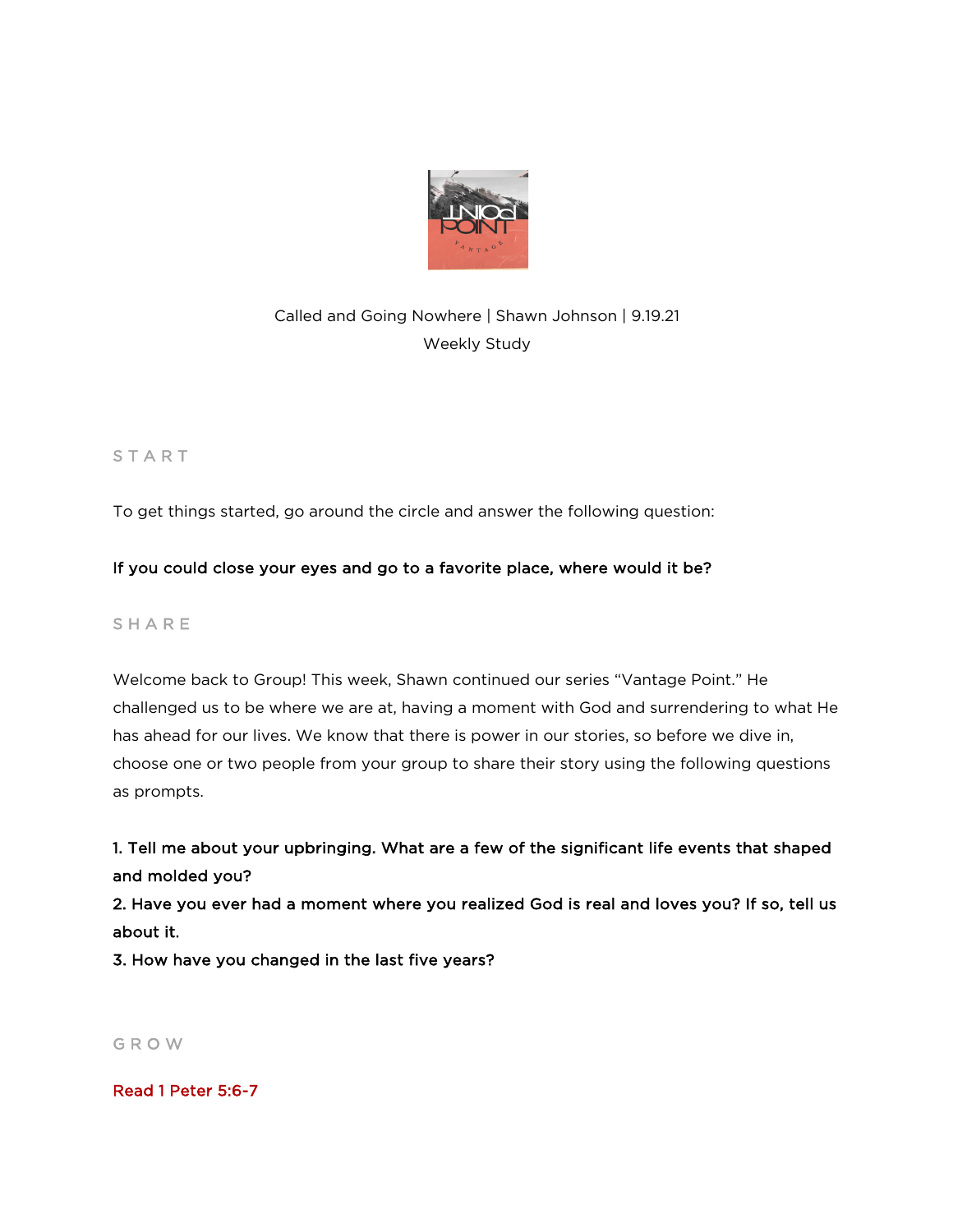By reading this Scripture, we know that when we humble ourselves, surrendering it all, God will lift us up in due time. What does in due time mean? This means waiting and trusting that God has you and he has something so much better than you can even begin to imagine for yourselves. The waiting and trusting can be difficult at times especially if you live in the Western culture where you can get anything you want at a click of a button. As Shawn said, "this may be frustrating to us, but God sees it as preparation."

God is a slow God and a really good Father. He desires more than anything for us to "seek Him first" (see Matthew 6:33) and spend time with him. In this same verse it goes on to say, "these things will be added to you." God sees you. He cares about you. He has an incredible life and purpose planned for you. Be where you are at and as you spend those moments with God, it becomes much easier to surrender to the one who promises to "lift you up in due time."

Do you find it difficult to just be where you are at in life? Explain.

You may be waiting on a God given dream to come. A dream job, a promotion, a husband/wife, a child, a home...What God given dream do you feel like God has place deep within you? Are you still waiting to be lifted up?

### M O V E

### Read Matthew 25:14-29

#### How does this passage shift your perspective when it comes to trust and faith in God?

We read in this story about three different guys who were entrusted with bags of gold. Each of their amount was given specifically for how their Master saw fit. The two guys who were entrusted with more, came back with more. And the one who was entrusted with the least, came back with the same amount. The Master celebrated the two men who went out and multiplied their gold while he was frustrated with the other. One operated out of fear and the others out of trust. In verse 23 it says, "His master replied, 'Well done, good and faithful servant! You have been faithful with a few things; I will put you in charge of many things. Come and share your master's happiness!'